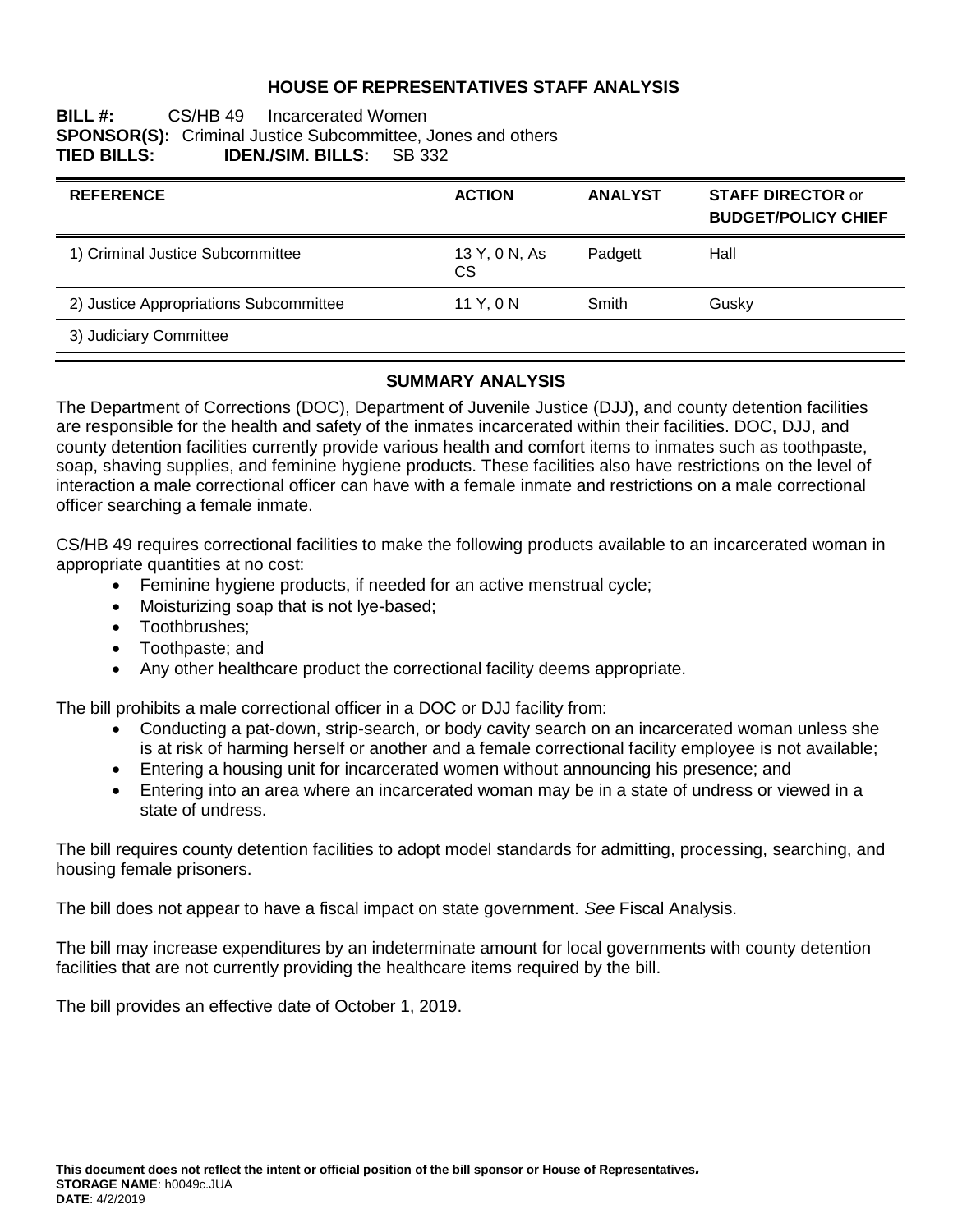## **FULL ANALYSIS**

### **I. SUBSTANTIVE ANALYSIS**

#### A. EFFECT OF PROPOSED CHANGES:

#### **Background**

#### Department of Corrections

The Department of Corrections (DOC) is responsible for providing health and comfort items to inmates.<sup>1</sup> By rule, the following items are issued to indigent prisoners at no cost: $<sup>2</sup>$ </sup>

- Toothbrushes;
- Toothpaste;
- Disposable razors;
- Bath soap;
- Toilet paper; and
- Feminine hygiene products.

Other health and comfort items are also available for purchase through inmate canteens.

DOC is also responsible for protecting the rights of inmates and ensuring inmate safety through its rules and procedures.<sup>3</sup> A search of a female inmate must be conducted in the following manner:

- Clothed (pat-down): must be conducted by a female unless there is an emergency situation where a female corrections officer is not available and there is an imminent threat of physical violence to staff or inmates.<sup>4</sup>
- Strip search: must be conducted by a female correctional officer, except in emergency circumstances.<sup>5</sup>
- Body cavity search: must be conducted by a physician or designated member of the health services staff.<sup>6</sup> A supervisor or ranking officer of the same sex must be physically present during a body cavity search.<sup>7</sup> Complete documentation of a body cavity search must be submitted to the warden of the correctional facility.<sup>8</sup>

DOC procedure requires staff of the opposite gender to announce at the beginning of each shift that they will be present in a housing unit. Procedure also prohibits a correctional officer from supervising inmates of the opposite gender while inmates are showering or in the restroom area unless appropriate screening is provided.

#### Department of Juvenile Justice

The Department of Juvenile Justice (DJJ) has the authority to adopt rules necessary to ensure the provision of health services and ordinary medical care to youth incarcerated in its facilities.<sup>9</sup> DJJ supplies, at a minimum, the following: $10$ 

- Toothbrush and toothpaste;
- Soap;
- Shampoo;

 1 S. 944.09(1), F.S.

<sup>2</sup> R. 33-602.101 F.A.C.

 $3^{3}$  Ss. 944.09(1)(a) and 944.09(1)(e), F.S.

 $4 R. 33 - 602.204(1)(a)$ , F.A.C.

 $5 R. 33-602.204(2)(a)$ , F.A.C.

 $6$  R. 33-602.204(3)(c)8., F.A.C.

 $7 R. 33 - 602.204(3)(c)$ 7., F.A.C.

 $8 R. 33 - 602.204(3)(c)$ 12., F.A.C.

 $^9$  S. 985.64(2), F.S.

**STORAGE NAME**: h0049c.JUA **PAGE: 2 DATE**: 4/2/2019 <sup>10</sup> R. 63E-7.007, F.A.C.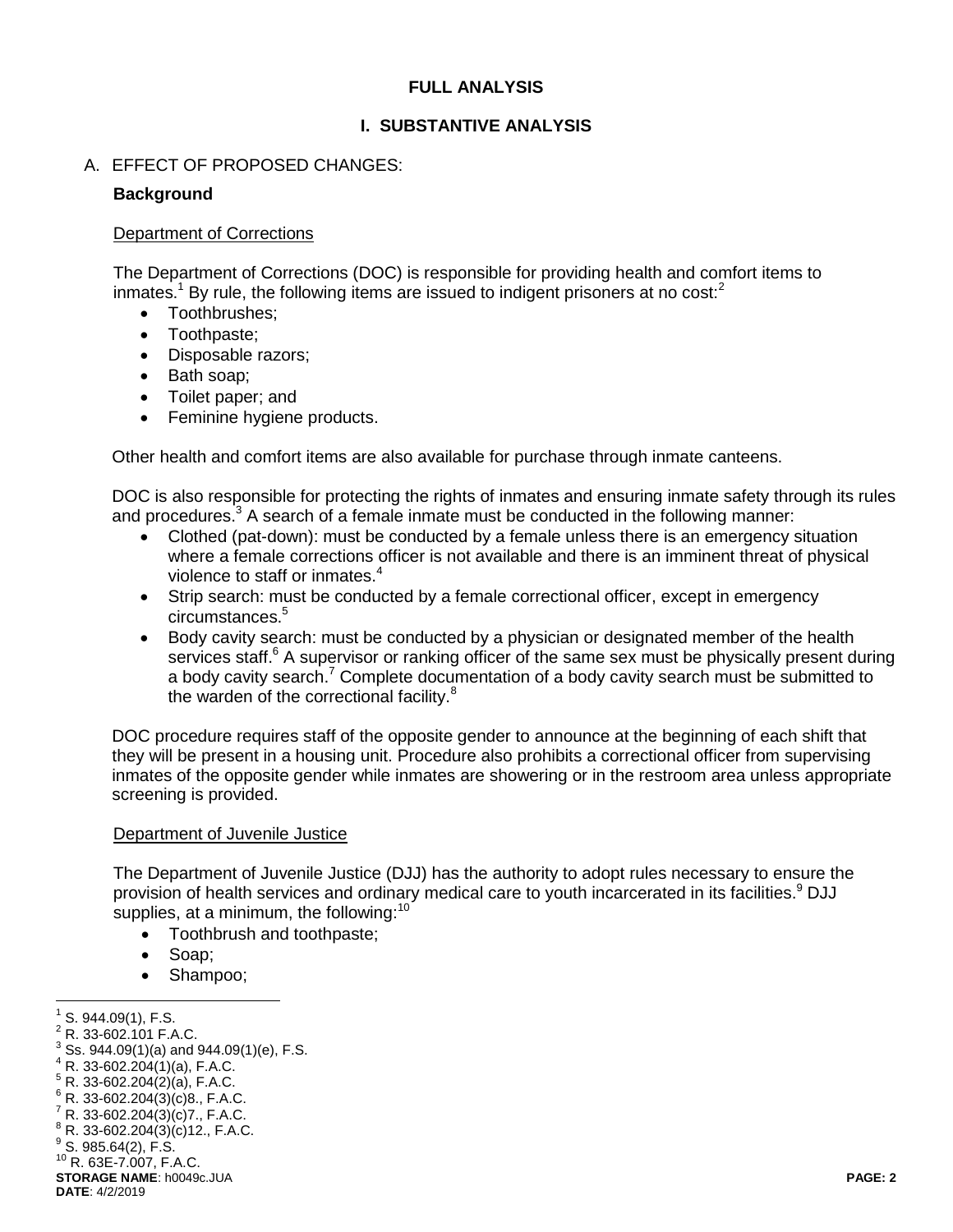- Combs or brushes:
- Shaving supplies;
- Body lotion; and
- Feminine hygiene products.

DJJ requires a search of a female youth to be conducted in the following manner:<sup>11</sup>

- Clothed (pat-down): must be conducted by a female staff member.
- Strip search: must be conducted by a female staff member under observation of another female staff member.
- Body cavity search: there is no gender requirement, but must be conducted by trained medical personnel in a hospital setting. Detention staff are prohibited from conducting a body cavity search.

## County Detention Facilities

The Florida Model Jail Standards (FMJS) outline the minimum standards a county detention facility must meet to ensure the constitutional rights of the incarcerated are upheld.<sup>12</sup> The FMJS requires the following items be provided to inmates: $13$ 

- Toothpaste;
- Toothbrush;
- Comb:
- Soap;
- Clean towel: and
- **•** Feminine hygiene products.<sup>14</sup>

The FMJS requires a county detention facility to meet the following standards for housing female inmates:

- A female correctional officer must be on duty at all times when the facility houses a female inmate.<sup>15</sup>
- **Female inmates must be separated by sight and sound from male inmates.**<sup>16</sup>
- $\bullet$  A female employee must process female inmates.<sup>17</sup>
- A strip-search must be conducted by a female.<sup>18</sup>
- $\bullet$  A body-cavity search must be conducted by licensed medical personnel.<sup>19</sup>

## **Effect of the Bill**

## Healthcare Products

CS/HB 49 requires a DOC or DJJ facility to provide the following healthcare products at no cost to each incarcerated woman:

- Feminine hygiene products, if needed for an active menstrual cycle;
- Moisturizing soap that is not lye-based;
- Toothbrushes;
- Toothpaste; and

 $\overline{a}$ 

- <sup>14</sup> FMJS r. 5.8.
- <sup>15</sup> FMJS r. 5.1.
- <sup>16</sup> FMJS r. 5.2. <sup>17</sup> FMJS r. 4.6.
- <sup>18</sup> FMJS r. 4.3a.
- <sup>19</sup> FMJS r. 4.3b.

**STORAGE NAME**: h0049c.JUA **PAGE: 3 DATE**: 4/2/2019

 $11$  R. 63G-2.019 F.A.C.

<sup>&</sup>lt;sup>12</sup> Florida Sheriff's Association, *Florida Model Jail Standards, What is FMJS?*, [https://www.flsheriffs.org/law-enforcement](https://www.flsheriffs.org/law-enforcement-programs/training/florida-model-jail-standards)[programs/training/florida-model-jail-standards](https://www.flsheriffs.org/law-enforcement-programs/training/florida-model-jail-standards) (last visited Mar. 14, 2019).

 $\frac{13}{13}$  FMJS r. 5.6.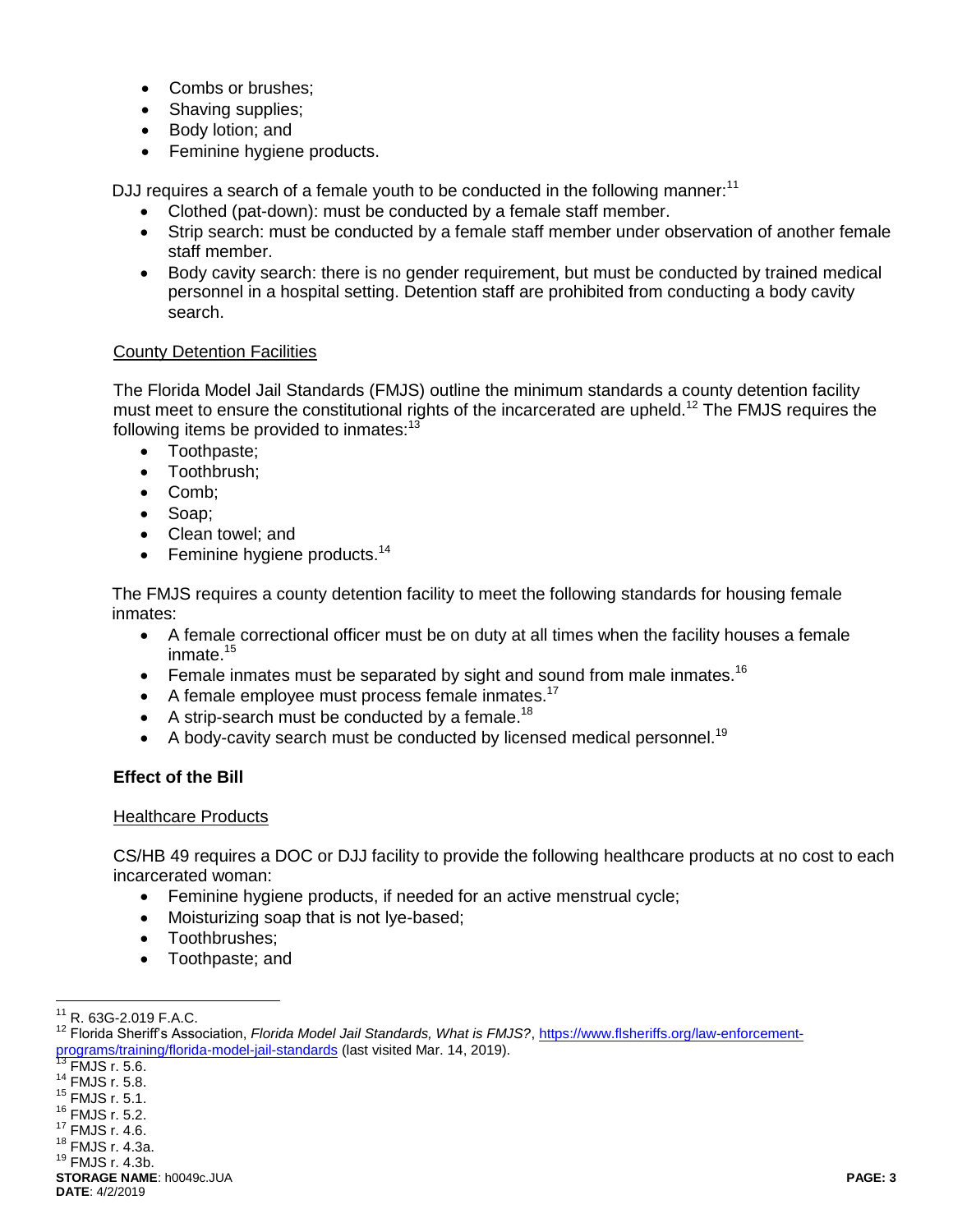Any other healthcare product the correctional facility deems appropriate.

The bill requires county detention facilities to adopt model standards that require provision of the same healthcare products to female inmates.

The bill prohibits a correctional facility from requiring an incarcerated woman to be diagnosed with an illness to access such healthcare items and that healthcare items be available both in common areas and in medical care facilities within the correctional facility.

#### Male Correctional Facility Employees

The bill prohibits a DOC or DJJ male correctional officer from conducting a pat-down, strip-search, or body cavity search on an incarcerated woman unless the woman presents an immediate risk of harm to herself or others and a female correctional employee is not available. The bill requires a male correctional officer to announce his presence upon entering a housing unit for incarcerated women and prohibits a male correctional officer from entering an area of a correctional facility where an incarcerated woman can reasonably be expected to be in a state of undress unless an incarcerated woman is suffering a medical emergency or presents an immediate risk of harm to herself or others. A male correctional officer who conducts a pat-down, strip-search, or body cavity search on an incarcerated woman or enters into an area where incarcerated women can reasonably be expected to be in a state of undress is required to document the incident no later than three days after the incident.

#### County Detention Facilities

The bill requires county detention facilities to create and adopt FMJS for admitting, processing, searching, and housing female prisoners.

## B. SECTION DIRECTORY:

- **Section 1:** Provides this act may be cited as the "Dignity for Incarcerated Women Act."
- **Section 2:** Creates s. 944.242, F.S., relating to dignity for women in correctional facilities.
- **Section 3:** Amends s. 951.23, F.S., relating to county and municipal detention facilities; definitions; administration; standards and requirements.
- **Section 4:** Provides an effective date of October 1, 2019.

# **II. FISCAL ANALYSIS & ECONOMIC IMPACT STATEMENT**

- A. FISCAL IMPACT ON STATE GOVERNMENT:
	- 1. Revenues:

None.

2. Expenditures:

Currently, the DOC and the DJJ provide the healthcare products listed in the bill to women incarcerated at their facilities at no cost. The agencies report that they comply with the requirements listed in the bill for male correctional facility employees. The bill should not have a fiscal impact on state expenditures.

- B. FISCAL IMPACT ON LOCAL GOVERNMENTS:
	- 1. Revenues:

None.